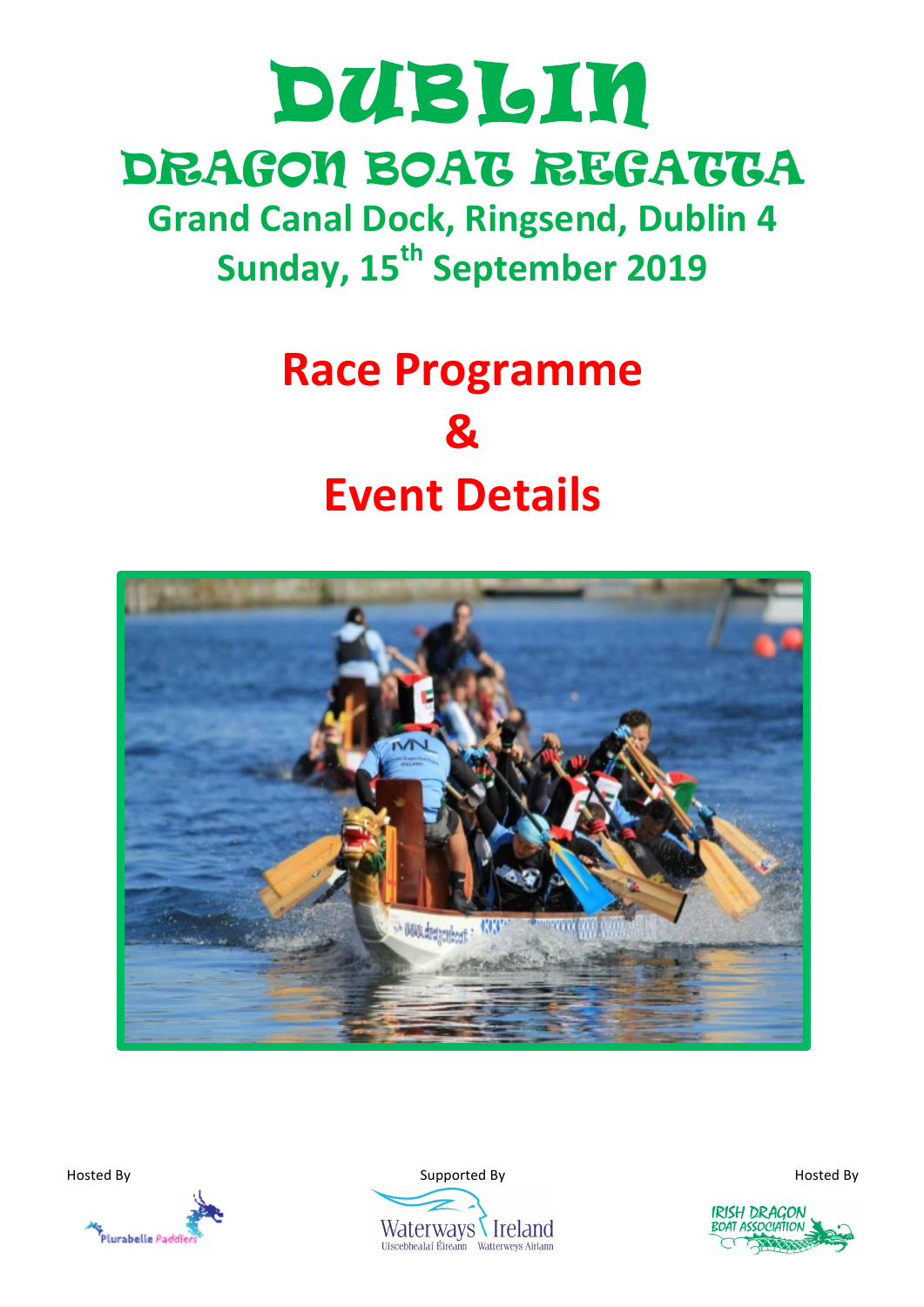# **INFORMATION SUMMARY**

#### **RACE VENUE**

Grand Canal Dock, Ringsend, Dublin 4. All teams are to meet at Waterways Ireland Visitors Centre off Grand Canal Quay. The Team Manager's Meeting will be held at Waterways Ireland Visitors Centre.

#### **DIRECTIONS**

See attached map - Grand Canal Dock - How to Get Here.

#### **PARKING**

Please make use of public transport where possible, but if you are driving parking is available at Dublin Q-Park Grand Canal Square next to the Bord Gais Energy Theatre at a charge of €4.20/hour. There is also limited free parking in some side roads around the area.

#### **COURSE**

The racing course is set within an enclosed dock area over a distance of 200m & 400m with a water depth of  $4m - 5.5m$ . All starts will be free standing starts. The start & finish lines will be marked off the water.

#### **TIMINGS**

| <b>Crew Managers Meeting</b> | 08.45 hrs   |
|------------------------------|-------------|
| <b>First Race</b>            | $10.00$ hrs |
| Last Race                    | 17.15 hrs   |
| <b>Prize Giving</b>          | 17.30 hrs   |

ALL CREWS ARE TO BE ON SITE AT LEAST 1 HOUR BEFORE THEIR FIRST RACE START TIME TO ALLOW FOR THE SAFETY **BRIEFING. RACING WILL NOT BE HELD UP IF YOUR TEAM IS NOT ON SITE.** 

#### **RULES OF RACING**

The races will be conducted under the current IDBF Racing Rules & Regulations & other conditions as published in this programme. For the International & Women's Challenge a minimum of 16 paddlers & a maximum of 20 paddlers, plus drummer & helm are permitted; maximum 26 on the crew sheet. For the Open & U18s Challenge a minimum of 12 paddlers & a maximum of 16 paddlers per boat, plus drummer & helm are permitted; maximum 20 on the crew sheet.

#### **PRIZES AWARDED**

- $1<sup>st</sup>$ ,  $2<sup>nd</sup>$ ,  $3<sup>rd</sup>$  Place Overall in the International Challenge 400m
- $1^{st}$ ,  $2^{nd}$ ,  $3^{rd}$  Place Overall in the Women's Challenge 400m
- $1<sup>st</sup>$ ,  $2<sup>nd</sup>$ ,  $3<sup>rd</sup>$  Place Overall in the Open Challenge 200m
- $1<sup>st</sup>$ ,  $2<sup>nd</sup>$  Place Overall in the Under 18s Challenge 200m

#### **FACILITIES**

Waterways Ireland Visitor's Centre will be available for changing & to act as shelter if the weather is bad. Crews will be able to leave their belongings in a more secure environment whilst racing. There are no shower facilities available, but there are toilets on site.

#### **WHAT TO WEAR**

Sports kit is preferable – Lycra leggings/shorts/jog pants with a T-shirt or thermal top. NO JEANS. If it is cold or wet then a light-weight rain jacket is advisable. Soft-soled shoes e.g. trainers are mandatory, no bare feet please. You will be given a buoyancy aid to wear which will be mandatory for everyone who is racing in the dragon boats in the Open and U18s Challenge. The IDBA do not allow the use of canister operated PFDs by competitors as it is hard to determine if they are in serviceable condition.

#### **SAFETY**

No ALCOHOL is to be consumed until your team has finished racing. Should the Event Crew find an individual has been drinking they have the right to remove them from the boat. Medical conditions which may be brought on through exercise should be advised to the boat Helm each time you race.

#### **SECURITY**

As with any large city there may be thieves about, so only bring what you need to the race site & do not leave bags unattended around the dock area.

#### **RACE DAY CONTACT TELEPHONE NUMBER**

Technical Director - Julie Doyle - 085 7422902





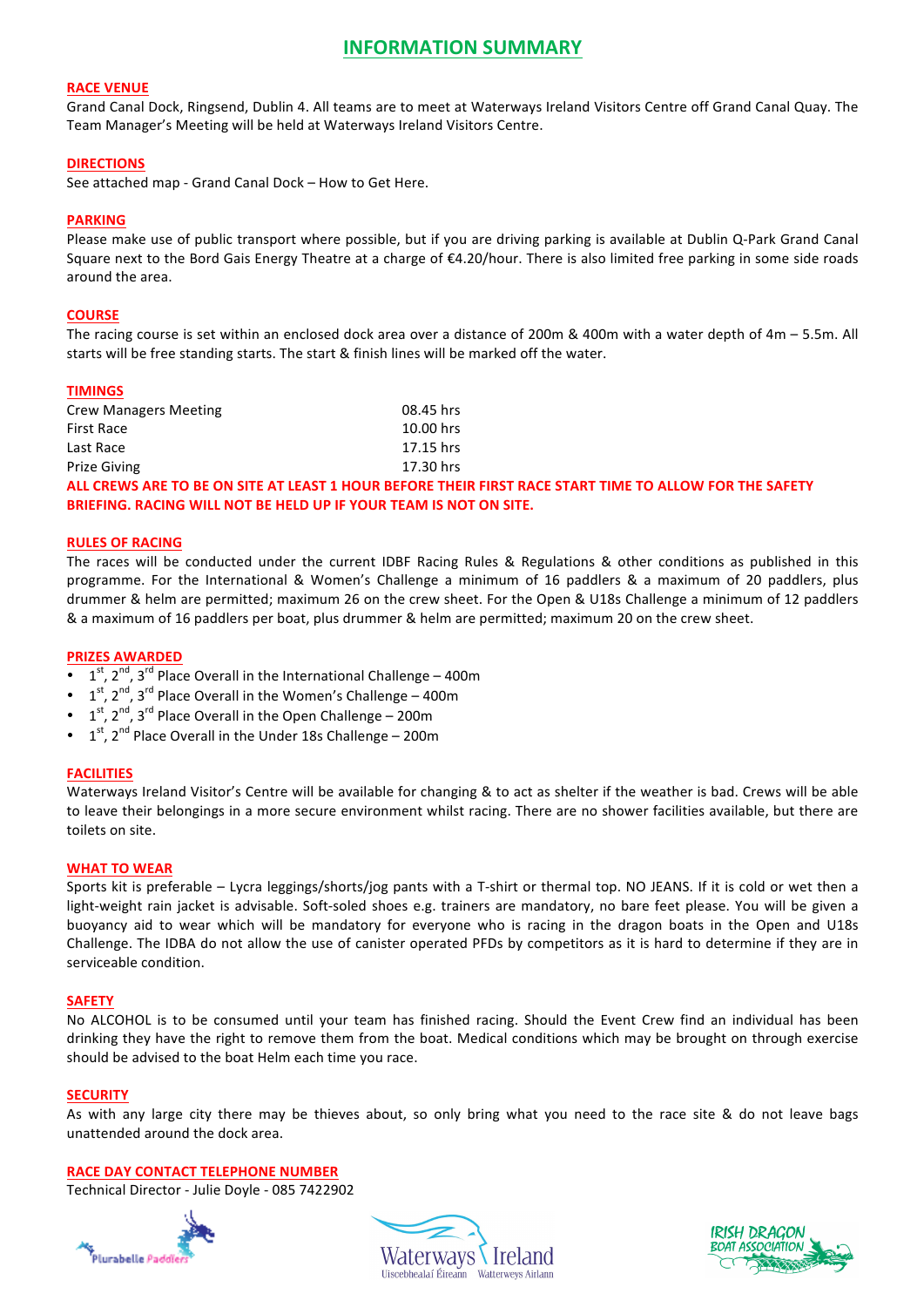# **PROGRAMME OF EVENTS**

| <b>TIME</b>               | <b>ACTIVITY</b>                                                                                                                                                                           |
|---------------------------|-------------------------------------------------------------------------------------------------------------------------------------------------------------------------------------------|
| 08.45Hrs                  | Team Manager's Meeting at Waterways Ireland Visitor's Centre.                                                                                                                             |
| 09.30Hrs                  | Team Briefings Commence at Waterways Ireland Visitor's Centre.                                                                                                                            |
| 10.00Hrs                  | <b>Racing Commences:</b><br>- International Challenge - 400m<br>- Women's Challenge – 400m<br>- Open Challenge – 200m<br>- Under 18s - 200m                                               |
| $10.00$ Hrs $- 17.30$ Hrs | Dragon boat merchandise sales at Waterways Ireland Visitor's Centre.                                                                                                                      |
| 17.15Hrs                  | Last Race.                                                                                                                                                                                |
| 17.30Hrs                  | Prize Giving at Waterways Ireland Visitor's Centre.<br>Members of the Irish Dragon Boat Association and Plurabelle Paddlers Executive<br>Committee will be on hand to present the prizes. |





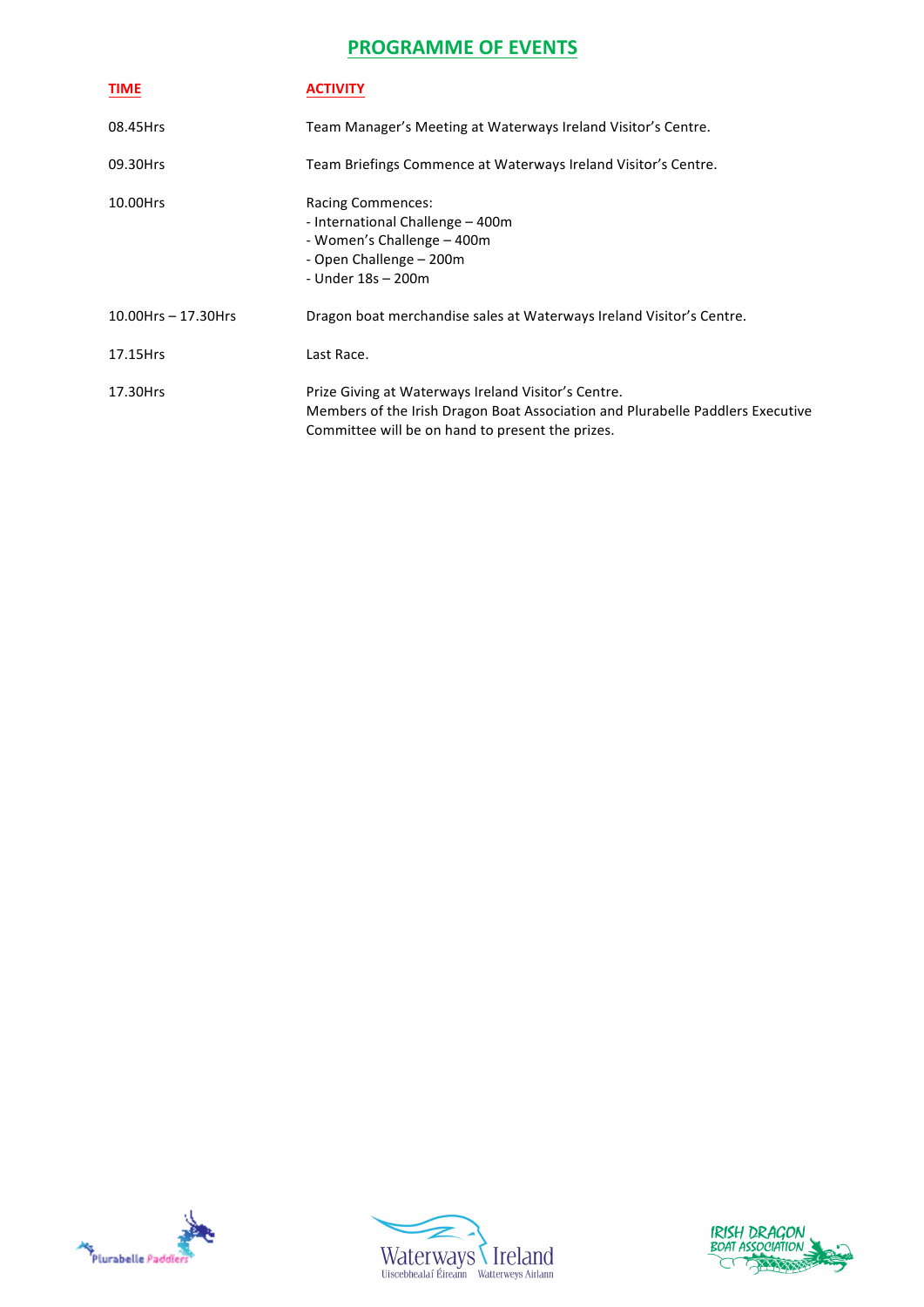# **RACE OFFICIALS**

| <b>Chief Official:</b>        | Julie Doyle                                     | <b>IRL</b>                      |
|-------------------------------|-------------------------------------------------|---------------------------------|
| <b>Technical Director:</b>    | Julie Doyle                                     | IRL                             |
| <b>Judges/Time Keepers:</b>   | Sinead Kelly<br>Amy Kelly                       | IRL<br>IRL                      |
| <b>Race Secretary:</b>        | Amy Kelly                                       | IRL                             |
| <b>Race Administration:</b>   | Laura Hennessey                                 | IRL                             |
| <b>Starters:</b>              | Joe Leatham                                     | IRL                             |
| <b>Chief Boat Marshall:</b>   | Mick Doyle (Pontoons)<br>Dympna Watson (Land)   | IRL<br><b>IRL</b>               |
| <b>Boat Marshalls:</b>        | <b>Ifty Finn</b>                                | IRL                             |
| Helms:                        | Aaron Webb<br>Glen Kelly<br>Mick Doyle (Relief) | IRL<br>IRL<br>IRL               |
| <b>Competition Committee:</b> | Julie Doyle<br>Joe Leatham<br>Amy Kelly         | IRL<br><b>IRL</b><br><b>IRL</b> |
| <b>Commentator:</b>           | Julie Doyle                                     | <b>IRL</b>                      |
| <b>Merchandise:</b>           | Ita Lawton                                      | IRL                             |





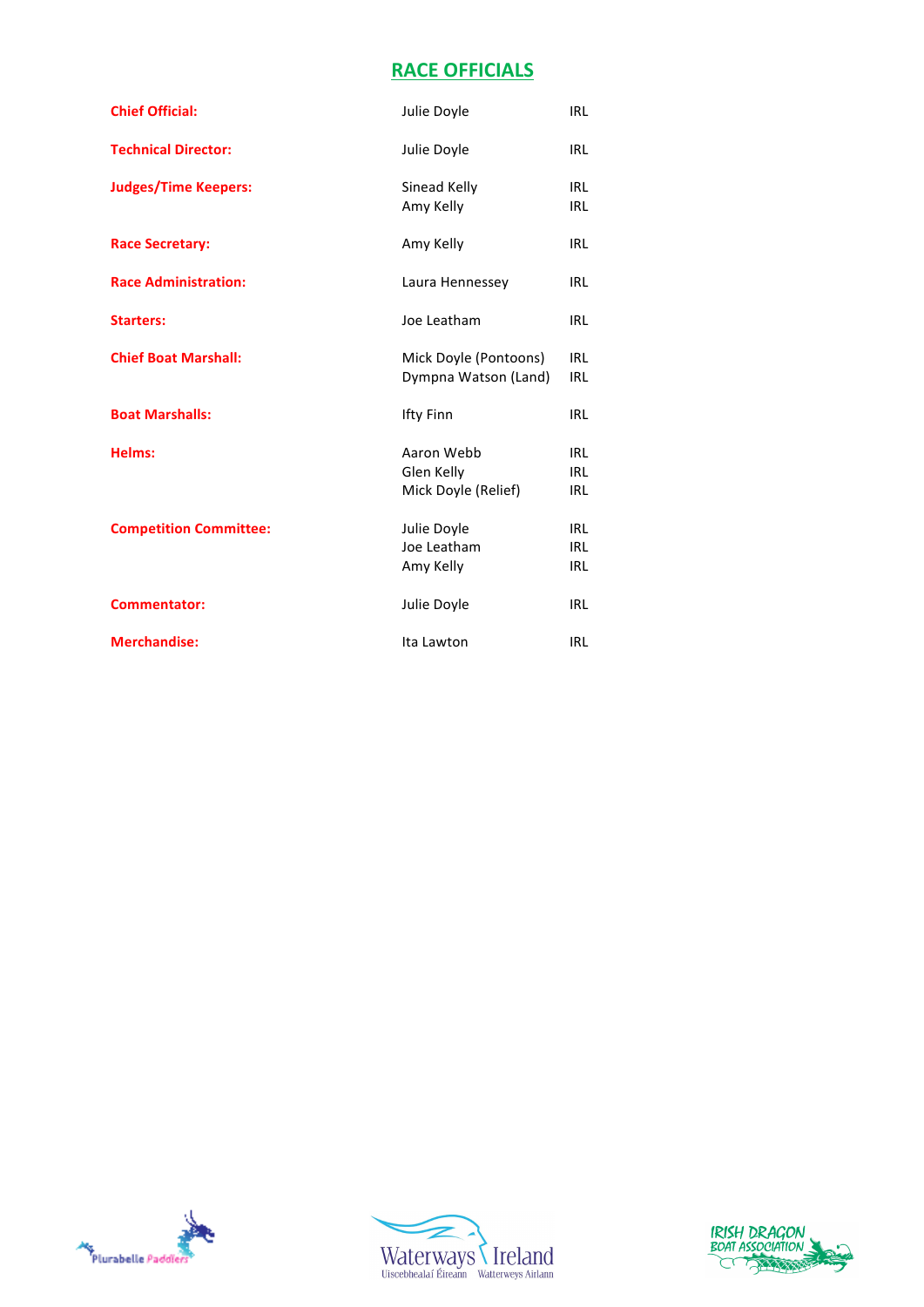# **COMPETING CREWS**

## **INTERNATIONAL CHALLENGE**

- 
- 
- 
- 
- 
- 

## **WOMEN'S CHALLENGE**

- 
- 
- 
- 
- 
- 
- 
- 
- 
- 
- 
- 
- 13) Westcoast Women on Water **British Columbia (CAN)** Jill Edwards

# **OPEN CHALLENGE**

- 
- 
- 
- 

# **U18s CHALLENGE**

- 
- 

1) Carlow Crusaders **Carlow Dragon Boat Club** (IRL) Carlow Dragon Boat Club (IRL) 2) Dublin Vikings Clublin Vikings Dublin Vikings (IRL) Ciara Donohoe 3) KACC Allsorts **Kilkenny Aqua Canoe Club** (IRL) Ken Boland 4) Kendra Warriors **Athy Dragon Boat Club** (IRL) Club Curtis 5) Renegades **California** (USA) California (USA) Michael O'Meara 6) Titans DXB **Sheila** DXB Dubai (DXB) **Sheila** Mae Letigio

1) Athy Dragon Hearts **Athy Dragon Boat Club** Verina Kelly 2) Carlow Dragons Carlow Dragon Boat Club Fiona Burke 3) Cork Dragons Cork Dragons Cork Dragons Helen McCauley 4) Dragonnettes Toulouse **Dragon Ladies Toulouse** (FRA) Elise Antech 5) Graine Mhaol Dragons Graine Mhaol Dragon Boat Club Louise Killeen 6) KACC Women **Kilkenny Aqua Canoe Club** Sheila Jordan 7) Lagan Dragons Lagan Dragons Lagan Dragons Lagan Dragons Jenny Colmer 8) PFL Windermere The Paddlers for Life Windermere (GBR) Rowena Pryor 9) Pacific Dragons The State of the Langley Canoe Club (CAN) Sandy Ferguson 10) Plurabelle Paddlers **Plurabelle** Paddlers Plurabelle Paddlers Rosemary Phelan 11) Purebelles **Plurabelle Paddlers Plurabelle** Paddlers **Rosemary Phelan** 12) Shannon Dragons Shannon Dragons Shannon Dragons Anne Marie Sunderland

1) Dragon Warriors **Example 2** Fidelity Investments and Betty Tsang 2) Euro Car Parts Team **Euro Car Parts Team PR Reilly** Ger Byrne 3) Guys & Guyettes The Guyett Family The Guyett Family State Guyett 4) Suir Dragon Paddlers Suir Dragon Paddlers CRC TBC

1) Barrow Dragons **Athy Dragon Boat Club** Darragh Curtis **Darragh Curtis** 2) Barrow Sharks **Athy Dragon Boat Club** Jessica Webb

#### **Team Name Representing Representing Representing Representing Representing**

#### **Team Name Representing Representing Representing Representing Representing**

#### **Team Name Representing** *Representing* **<b>Representing Team Manager**

#### **Team Name Representing Representing Representing Team Manager**





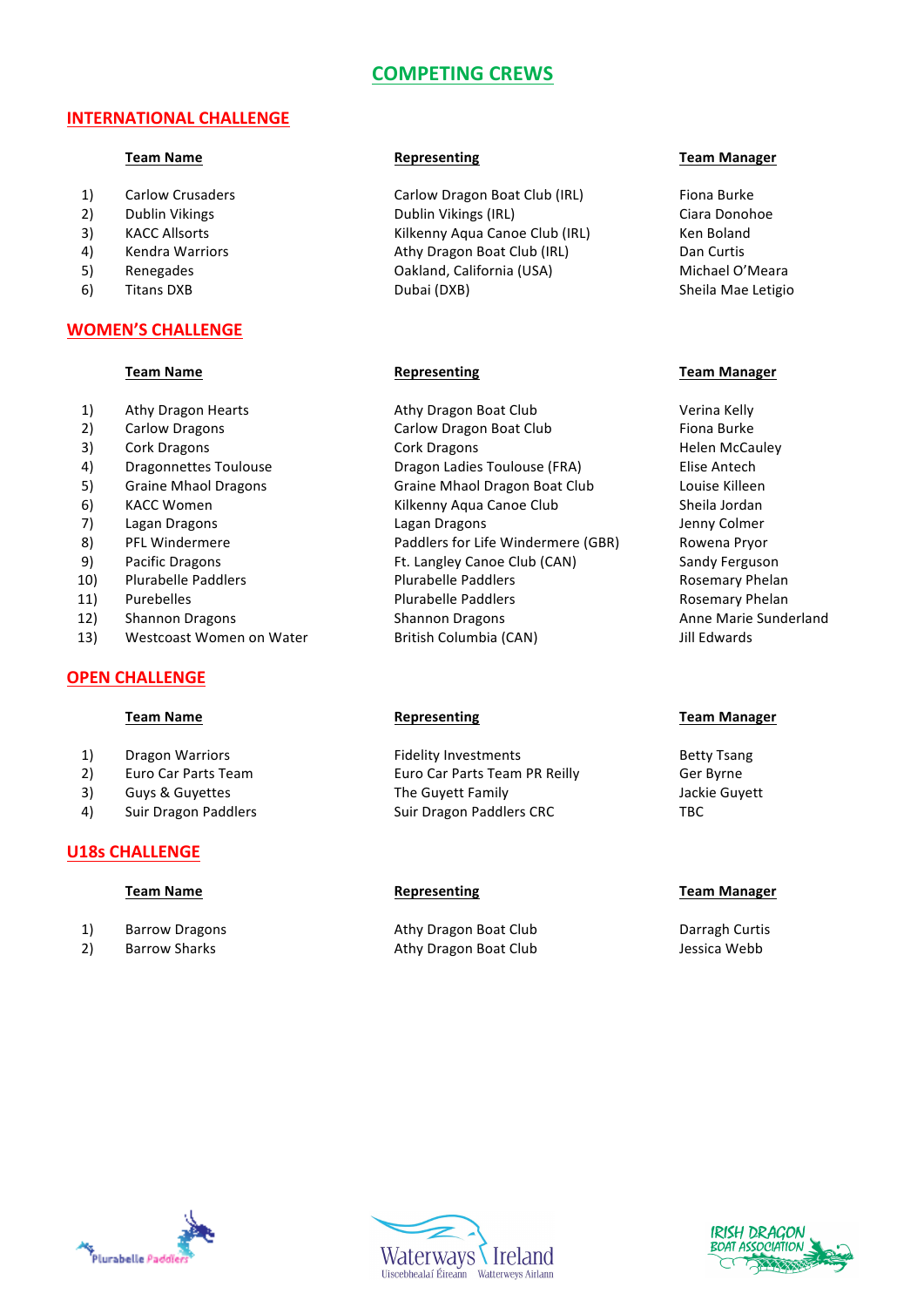# DUBLIN DRAGON BOAT REGATTA

**Grand Canal Dock, Ringsend, Dublin 4** 

**Sunday, 15th September 2019**

|        | Lane 1                                 | Lane 2                 | Lane 3                | Lane 4        |
|--------|----------------------------------------|------------------------|-----------------------|---------------|
|        | <b>WOMENS CHALLENGE - HEATS - 400M</b> |                        |                       |               |
| Race 1 | Athy Dragon Hearts                     | Plurabelle Paddlers    | <b>KACC Women</b>     | -             |
| Heat 1 |                                        |                        |                       |               |
| 10.00  |                                        |                        |                       |               |
|        |                                        |                        |                       |               |
| Race 2 |                                        | Pacific Dragons        | <b>Dragonnettes</b>   | Lagan Dragons |
| Heat 2 |                                        |                        | Toulouse              |               |
| 10.20  |                                        |                        |                       |               |
|        |                                        |                        |                       |               |
| Race 3 | Cork Dragons                           | <b>Shannon Dragons</b> | <b>Carlow Dragons</b> | Purebelles    |
| Heat 3 |                                        |                        |                       |               |
| 10.40  |                                        |                        |                       |               |

| Race 4<br>Heat 4 | <b>PFL Windermere</b> | Westcoast Women<br>on the Water | <b>Graine Mhaol</b><br>Dragons |
|------------------|-----------------------|---------------------------------|--------------------------------|
| 11.00            |                       |                                 |                                |

The winner from each Heat, plus fastest loser overall go directly to the Semi Finals, Races 13 & 14. The remaining crews go to the Repechages, Races 9 & 10.

## **INTERNATIONAL CHALLENGE – HEATS – 400M**

| Race 5 | Renegades | <b>Carlow Crusaders</b> | Kendra Warriors | $\overline{\phantom{0}}$ |
|--------|-----------|-------------------------|-----------------|--------------------------|
| Heat 1 |           |                         |                 |                          |
| 11.20  |           |                         |                 |                          |

| Race 6<br>Heat 2 | $\overline{\phantom{0}}$ | Dublin Vikings | <b>KACC Allsorts</b> | Titans DXB |
|------------------|--------------------------|----------------|----------------------|------------|
| 11.40            |                          |                |                      |            |

All crews race off to determine their lane positions in the Semi Finals, Races 11 & 12.

### **OPEN CHALLENGE / UNDER 18S CHALLENGE – ROUND 1 – 200M**

| Race 7<br>Round 1 | <b>Barrow Sharks</b><br>(U18s) | <b>Dragon Warriors</b> | Euro Car Parts Team | - |
|-------------------|--------------------------------|------------------------|---------------------|---|
| 12.00             |                                |                        |                     |   |

| Race 8  | Suir Dragon Paddlers | Guys & Guyettes | <b>Barrow Dragons</b> |
|---------|----------------------|-----------------|-----------------------|
| Round 1 |                      |                 | (U18s)                |
| 12.20   |                      |                 |                       |

#### **WOMENS CHALLENGE – REPECHAGES – 400M**

| Race 9      |                 |                          |                          |                 |
|-------------|-----------------|--------------------------|--------------------------|-----------------|
| Repechage 1 | $10th$ in Heats | 6 <sup>th</sup> in Heats | 8 <sup>th</sup> in Heats | $12th$ in Heats |
| 12.40       |                 |                          |                          |                 |





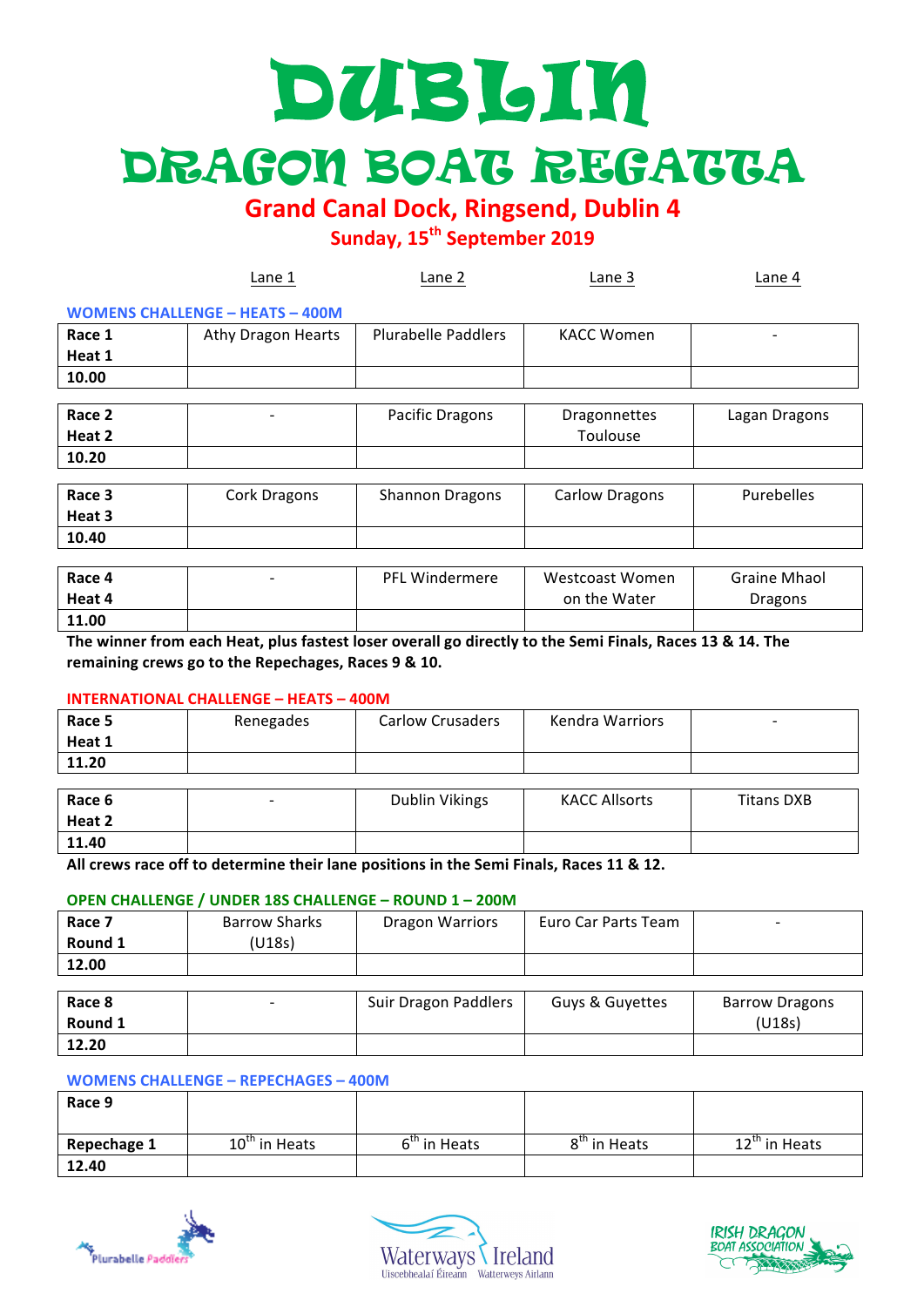| Lane 1 | Lane 2 | Lane 3 | Lane 4 |
|--------|--------|--------|--------|
|        |        |        |        |

**Repechage 2** 11<sup>th</sup> in Heats  $7<sup>th</sup>$  in Heats 9<sup>th</sup> in Heats 13<sup>th</sup> in Heats **13.00**

The winner from each Repechage, plus the fastest loser overall go directly to the Semi Finals, Races 13 & 14. The remaining crews go to the Tail Races, Races 17 & 18.

## **INTERNATIONAL CHALLENGE – SEMI FINALS – 400M**

**Race 10**

| Race 11      |                          |                |                          |   |
|--------------|--------------------------|----------------|--------------------------|---|
| Semi Final 1 | 5 <sup>th</sup> in Heats | $1st$ in Heats | 3 <sup>rd</sup> in Heats | - |
| 13.20        |                          |                |                          |   |
|              |                          |                |                          |   |

| Race 12      |                |                          |                |  |
|--------------|----------------|--------------------------|----------------|--|
| Semi Final 2 | $6th$ in Heats | 2 <sup>nd</sup> in Heats | $4th$ in Heats |  |
| 13.40        |                |                          |                |  |

The winner from each Semi Final, plus the two fastest losers overall go straight to the Major Final, Race 20. The remaining crews go to the Minor Final, Race 18.

## **WOMENS CHALLENGE – SEMI FINALS – 400M**

| Race 13      |                          |                 |                 |                |
|--------------|--------------------------|-----------------|-----------------|----------------|
| Semi Final 1 | 5 <sup>th</sup> in Heats | $1st$ in Race 1 | $1st$ in Race 3 | $1st$ in Rep 2 |
| 14.00        |                          |                 |                 |                |

| Race 14      |                |                 |                 |                         |
|--------------|----------------|-----------------|-----------------|-------------------------|
| Semi Final 2 | $1st$ in Rep 1 | $1st$ in Race 2 | $1st$ in Race 4 | 3 <sup>rd</sup> in Reps |
| 14.20        |                |                 |                 |                         |

The winner from each Semi Final, plus the two fastest losers overall go straight to the Major Final, Race 21. The remaining crews go to the Minor Final, Race 19.

# **OPEN CHALLENGE / UNDER 18S CHALLENGE – ROUND 2 – 200M**

| Race 15<br>Round 2 |                 | <b>Barrow Dragons</b><br>(U18s) | Suir Dragon Paddlers | Euro Car Parts Team    |
|--------------------|-----------------|---------------------------------|----------------------|------------------------|
| 14.40              |                 |                                 |                      |                        |
|                    |                 |                                 |                      |                        |
| Race 16            | Guys & Guyettes | $\overline{\phantom{0}}$        | <b>Barrow Sharks</b> | <b>Dragon Warriors</b> |
| Round 2            |                 |                                 | (U18s)               |                        |
| 15.00              |                 |                                 |                      |                        |

## **WOMENS CHALLENGE -TAIL RACE A - 400M**

| Race 17          |               |               |                         |   |
|------------------|---------------|---------------|-------------------------|---|
| <b>Tail Race</b> | $6th$ in Reps | $4th$ in Reps | 5 <sup>th</sup> in Reps | - |
| 15.20            |               |               |                         |   |

**The Tail Race determines positions 9 – 11 in the Women's Challenge.**

## **INTERNATIONAL CHALLENGE – MINOR FINAL – 400M / WOMENS CHALLENGE –TAIL RACE B – 400M**

| Race 18            |                      |                                |                                |                                |
|--------------------|----------------------|--------------------------------|--------------------------------|--------------------------------|
| <b>Minor Final</b> | $7th$ in Reps from W | 5 <sup>th</sup> in Semi Finals | 6 <sup>th</sup> in Semi Finals | 8 <sup>th</sup> in Reps from W |
| 15.40              |                      |                                |                                |                                |





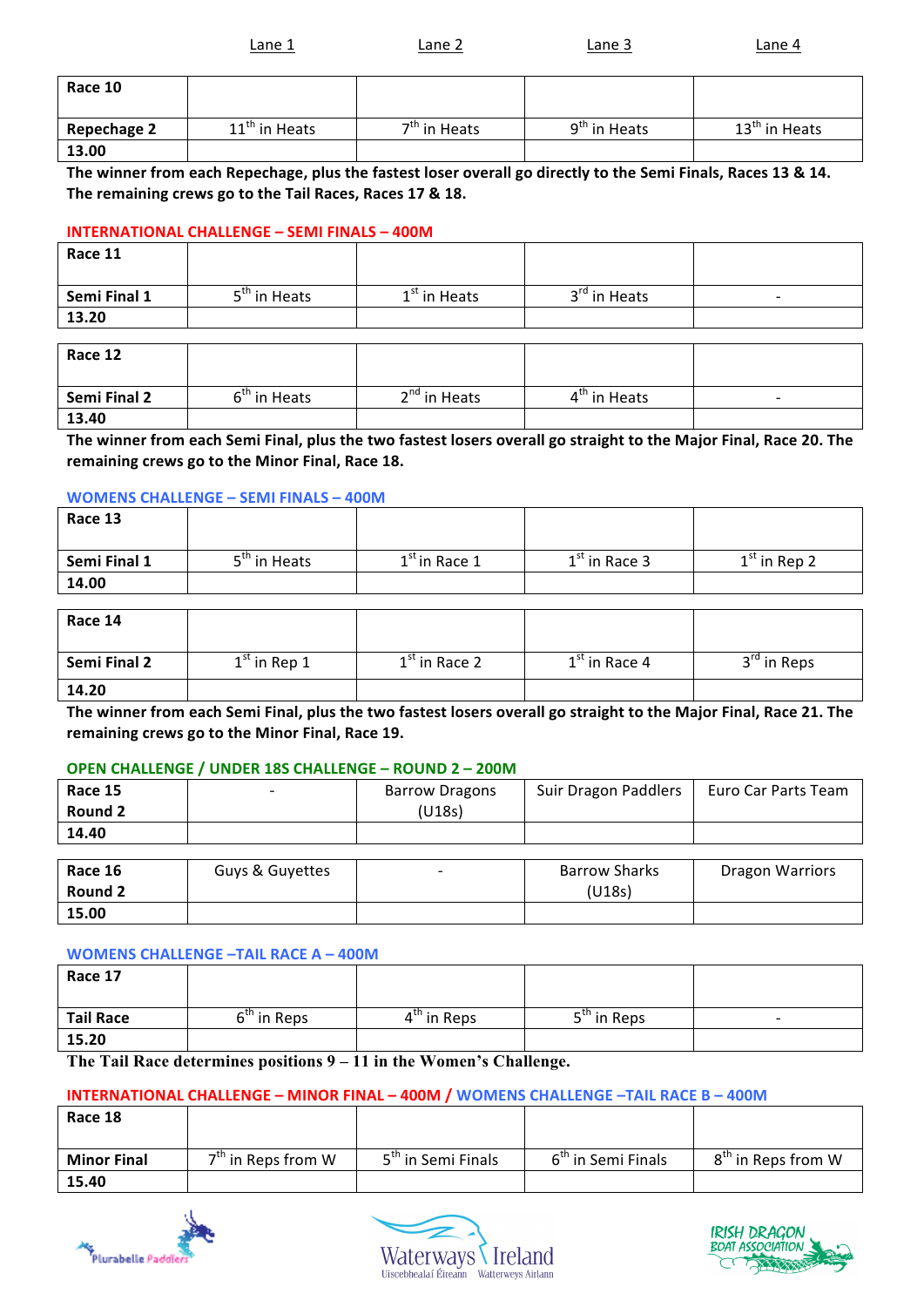# The Minor Final determines positions  $5 - 6$  in the International Challenge. The Tail Race B determines positions 12 - 13 in the Women's Challenge.

## Lane 1 Lane 2 Lane 2 Lane 3 Lane 4

**WOMENS CHALLENGE – MINOR FINAL – 400M**

| Race 19            |                                |                                |                                |                                |
|--------------------|--------------------------------|--------------------------------|--------------------------------|--------------------------------|
| <b>Minor Final</b> | 7 <sup>th</sup> in Semi Finals | 5 <sup>th</sup> in Semi Finals | 6 <sup>th</sup> in Semi Finals | 8 <sup>th</sup> in Semi Finals |
| 16.00              |                                |                                |                                |                                |

The Minor Final determines positions  $5 - 8$  in the Women's Challenge.

### **INTERNATIONAL CHALLENGE - MAJOR FINAL - 400M**

| Race 20            |                                |                 |                  |                                |
|--------------------|--------------------------------|-----------------|------------------|--------------------------------|
| <b>Major Final</b> | 3 <sup>rd</sup> in Semi Finals | $1st$ in Race 9 | $1st$ in Race 10 | 4 <sup>th</sup> in Semi Finals |
| 16.20              |                                |                 |                  |                                |

The Major Final determines positions 1 - 4 in the International Challenge.

### **WOMENS CHALLENGE – MAJOR FINAL – 400M**

| Race 21            |                                |                  |                  |                                |
|--------------------|--------------------------------|------------------|------------------|--------------------------------|
| <b>Major Final</b> | 3 <sup>rd</sup> in Semi Finals | $1st$ in Race 11 | $1st$ in Race 12 | 4 <sup>th</sup> in Semi Finals |
| 16.40              |                                |                  |                  |                                |
|                    |                                |                  |                  |                                |

The Major Final determines positions 1 - 4 in the Womens Challenge.

### **OPEN CHALLENGE / UNDER 18S CHALLENGE – ROUND 3 – 200M**

| Race 22 | Suir Dragon Paddlers | Euro Car Parts Team | Dragon Warriors | Guys & Guyettes |
|---------|----------------------|---------------------|-----------------|-----------------|
| Round 3 |                      |                     |                 |                 |
| 17.00   |                      |                     |                 |                 |

Each crew races 3 times. The slowest time recorded by each crew is disregarded & the remaining 2 times are added together. The crews are then ranked to determine positions 1 – 4 in the Open Challenge.

#### **UNDER 18S CHALLENGE – ROUND 3 – 200M**

| Race 23<br>Round 3 | Barrow Sharks | <b>Barrow Dragons</b> | $\overline{\phantom{0}}$ |
|--------------------|---------------|-----------------------|--------------------------|
| 17.15              |               |                       |                          |

Each crew races 3 times. The slowest time recorded by each crew is disregarded & the remaining 2 times are added together. The crews are then ranked to determine positions 1 - 2 in the Under 18s Challenge.

## **PRIZE GIVING 17.30HRS**